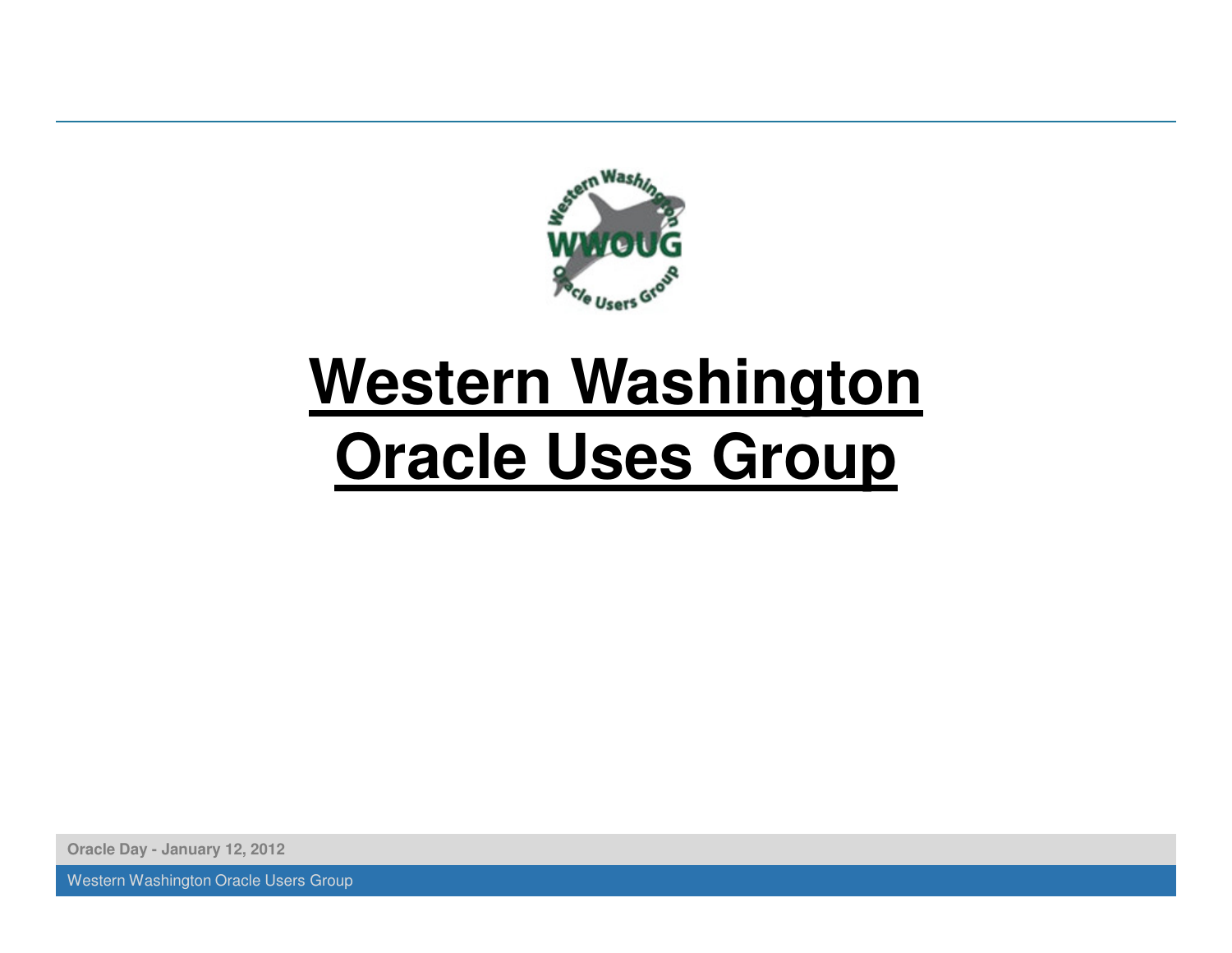#### Group Activities

- $\mathcal{L}_{\mathcal{A}}$ Collaborate with Oracle professionals in the region
- $\mathcal{L}_{\mathcal{A}}$ Coalesce our community
- $\mathcal{L}_{\mathcal{A}}$ Networking with fellow members
- $\overline{\mathbb{R}}$ Monthly educational meetings
- **Annual conference**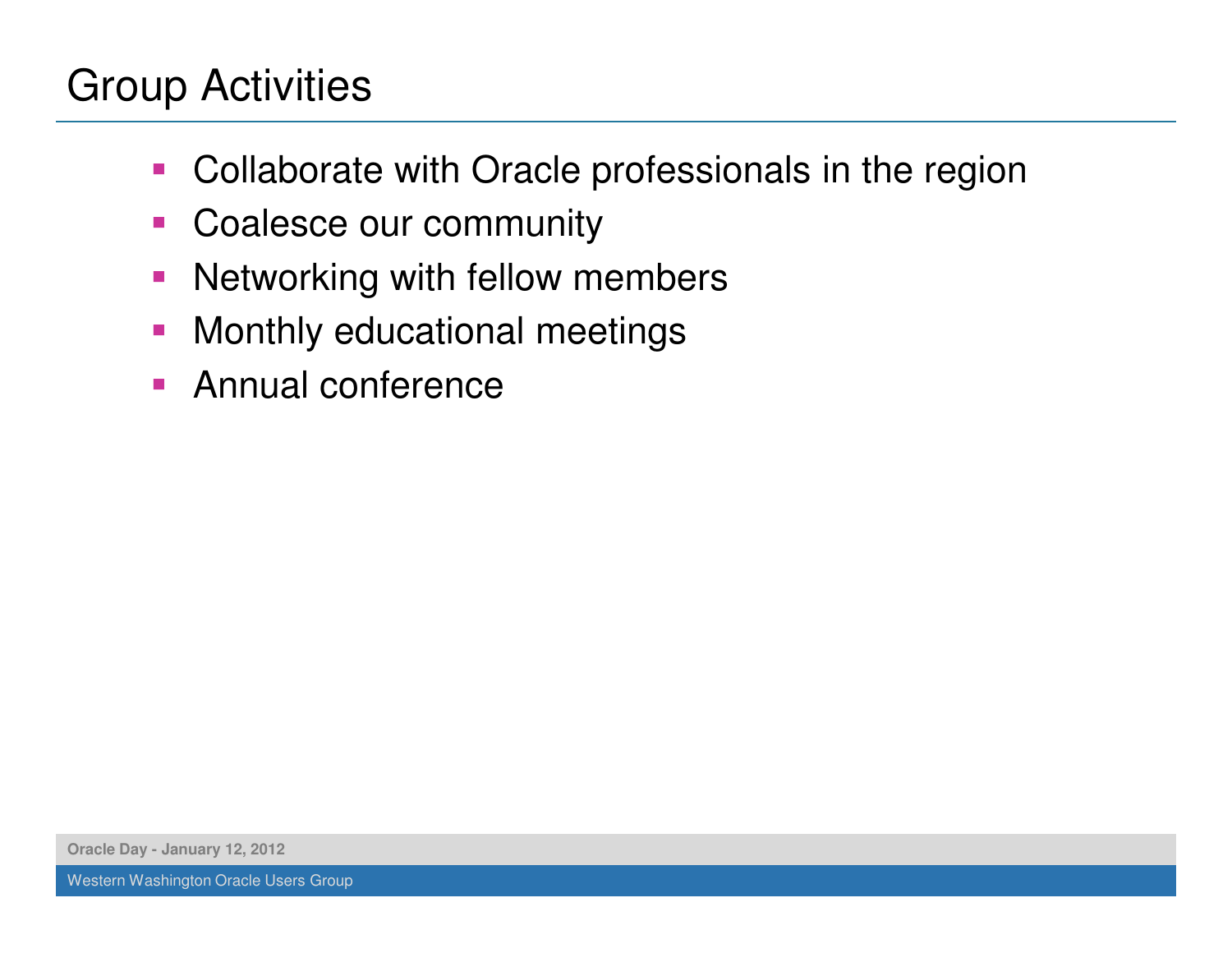### January Meeting

- $\overline{\phantom{a}}$  Who
	- **Jeremiah Wilton <b>Properties** and Dan Morgan  $\mathcal{L}_{\mathcal{A}}$
- $\overline{\phantom{a}}$ **What** 
	- Shocking Findings from Blue Gecko's Oracle Health Checks
	- $\mathcal{L}_{\mathcal{A}}$ Edition Based Redefinition: What you need to know
- $\mathcal{L}_{\mathcal{A}}$ **Where** 
	- $\mathcal{L}_{\mathcal{A}}$ Blue Gecko's offices
	- $\overline{\phantom{a}}$ 1408 Fourth Av, Seattle 98101
- When
	- Wednesday: January 25<sup>th</sup> from 5:00pm to 7:30pm  $\mathcal{L}_{\mathcal{A}}$
	- $\mathcal{L}_{\mathcal{A}}$ Meeting includes dinner
- $\mathcal{L}_{\mathcal{A}}$  Why
	- employment security
	- $\mathcal{L}^{\mathcal{L}}$ make new friends



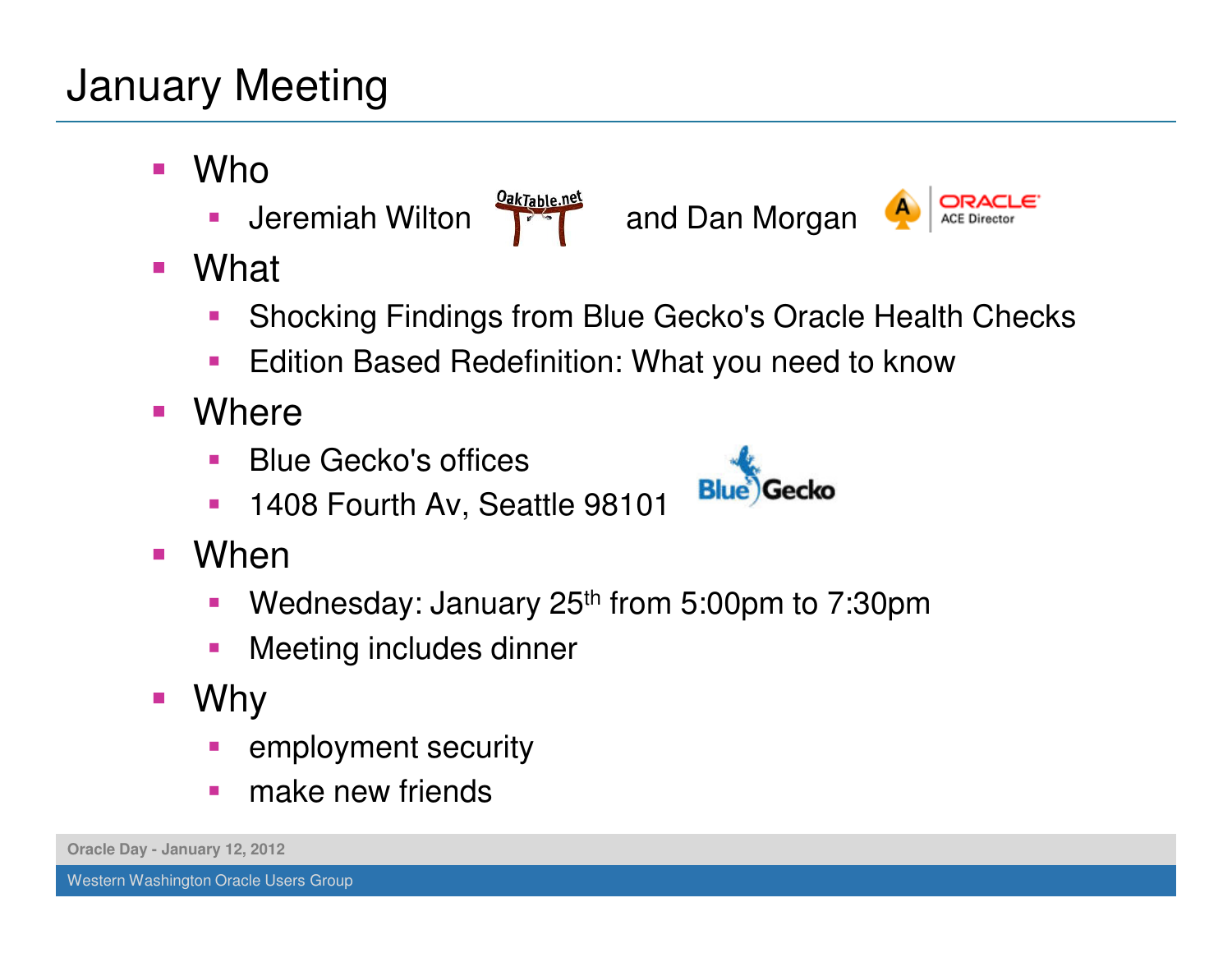#### Tom Kyte on Edition Based Redefinition

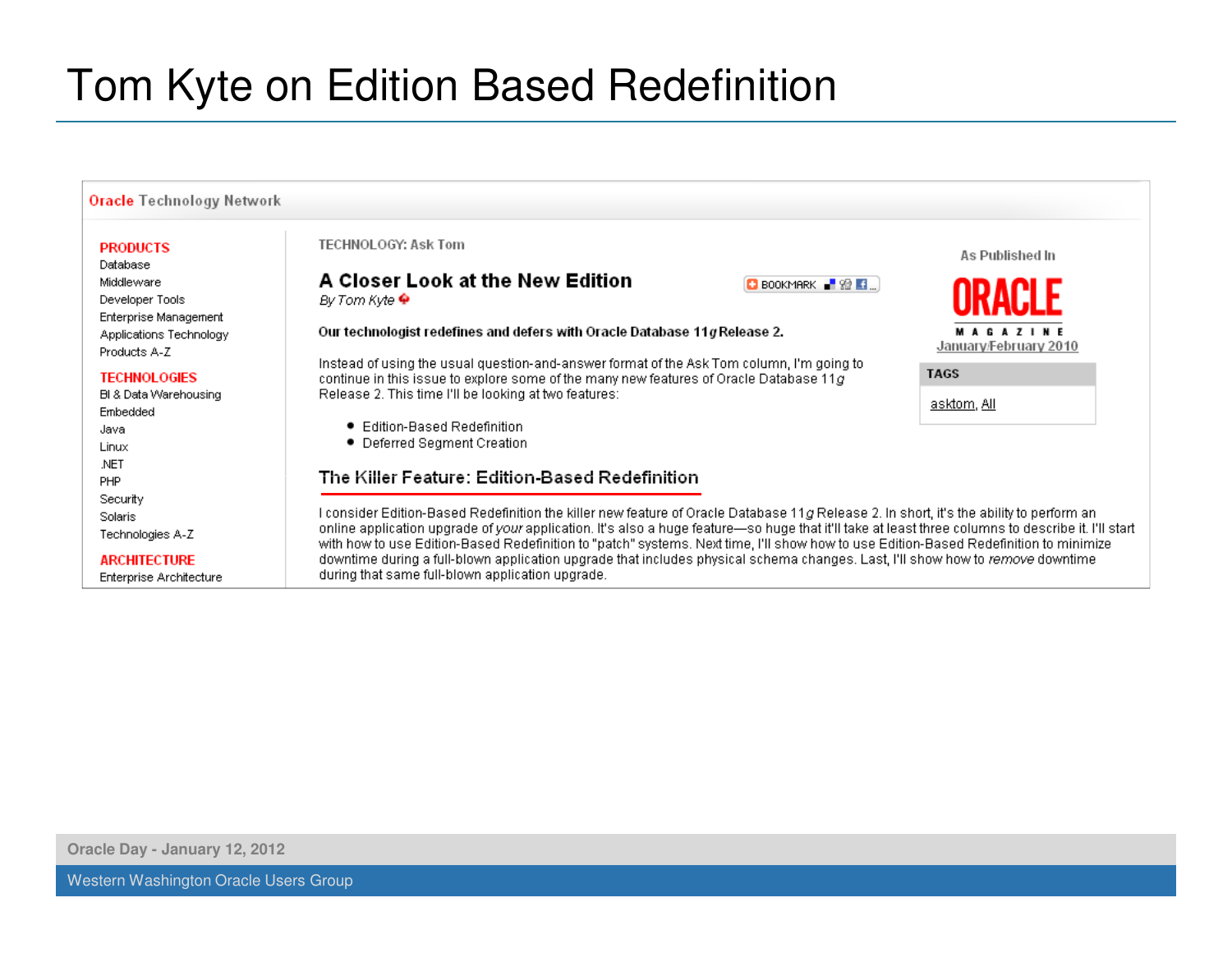#### We work together to support each other



Leverage the NoSQL boom

**Oracle Day - January 12, 2012**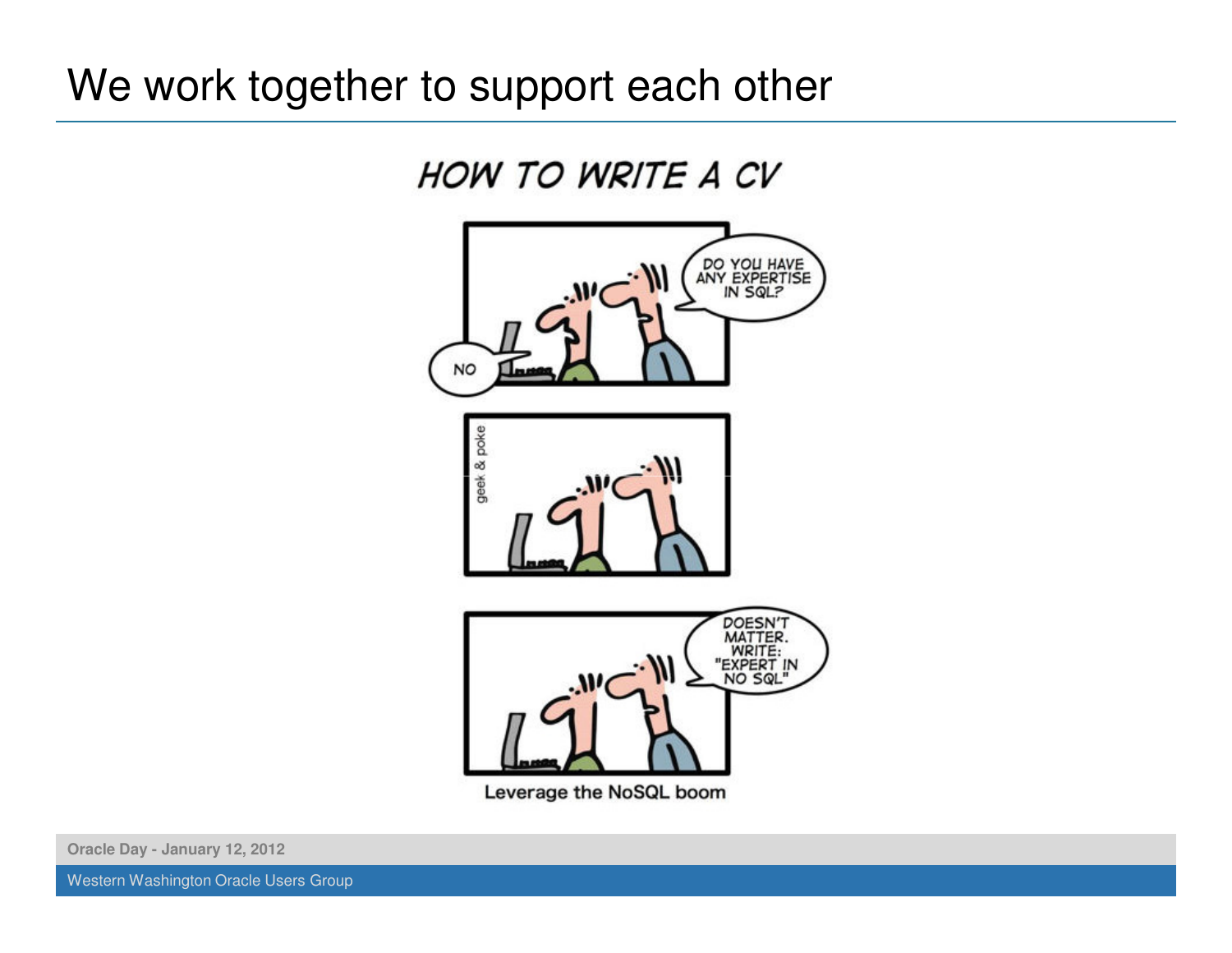#### share valuable skills we've learned



**Oracle Day - January 12, 2012**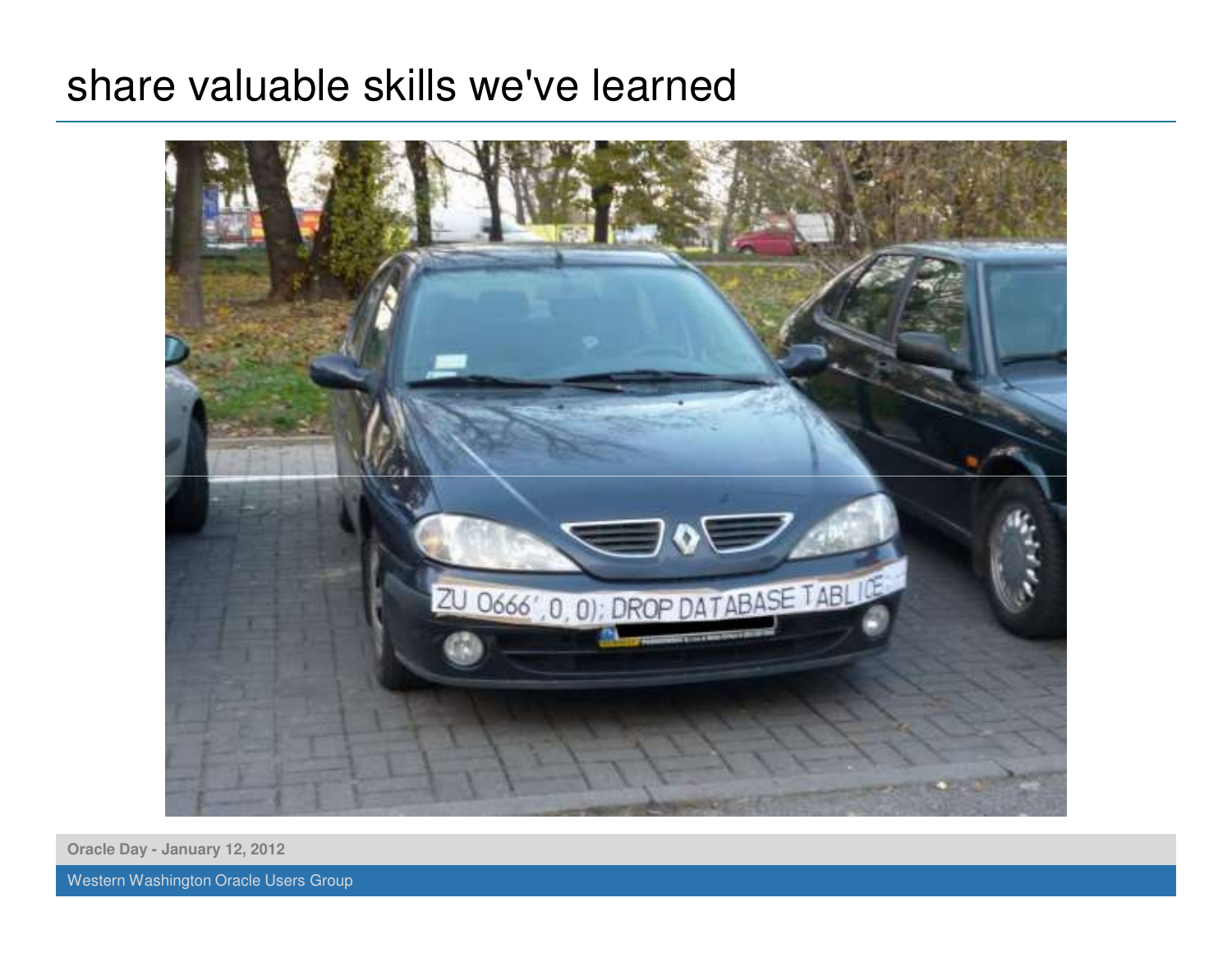#### such as how to avoid mistakes



**Oracle Day - January 12, 2012**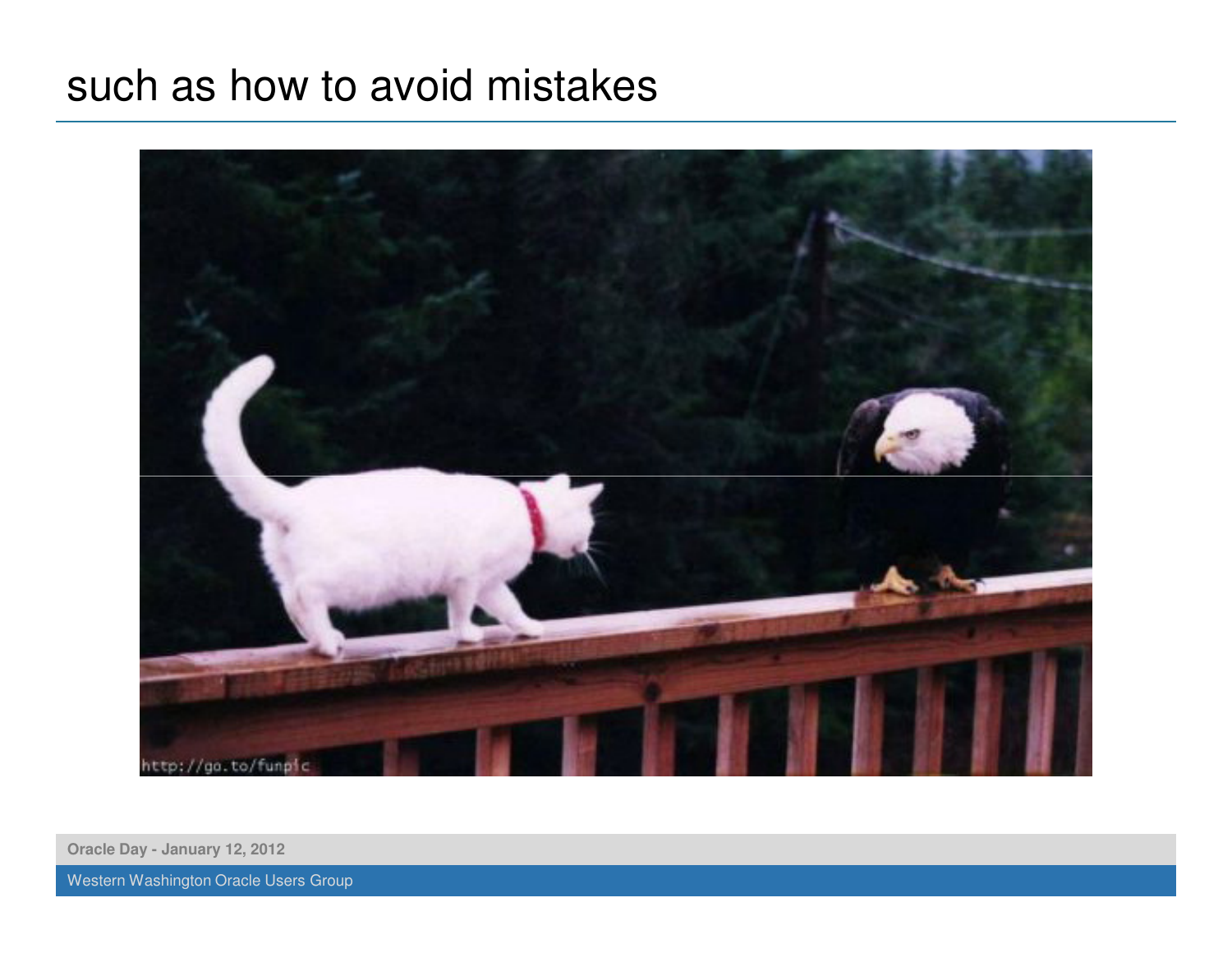#### because knowledge can be rewarding in so many ways



**Oracle Day - January 12, 2012**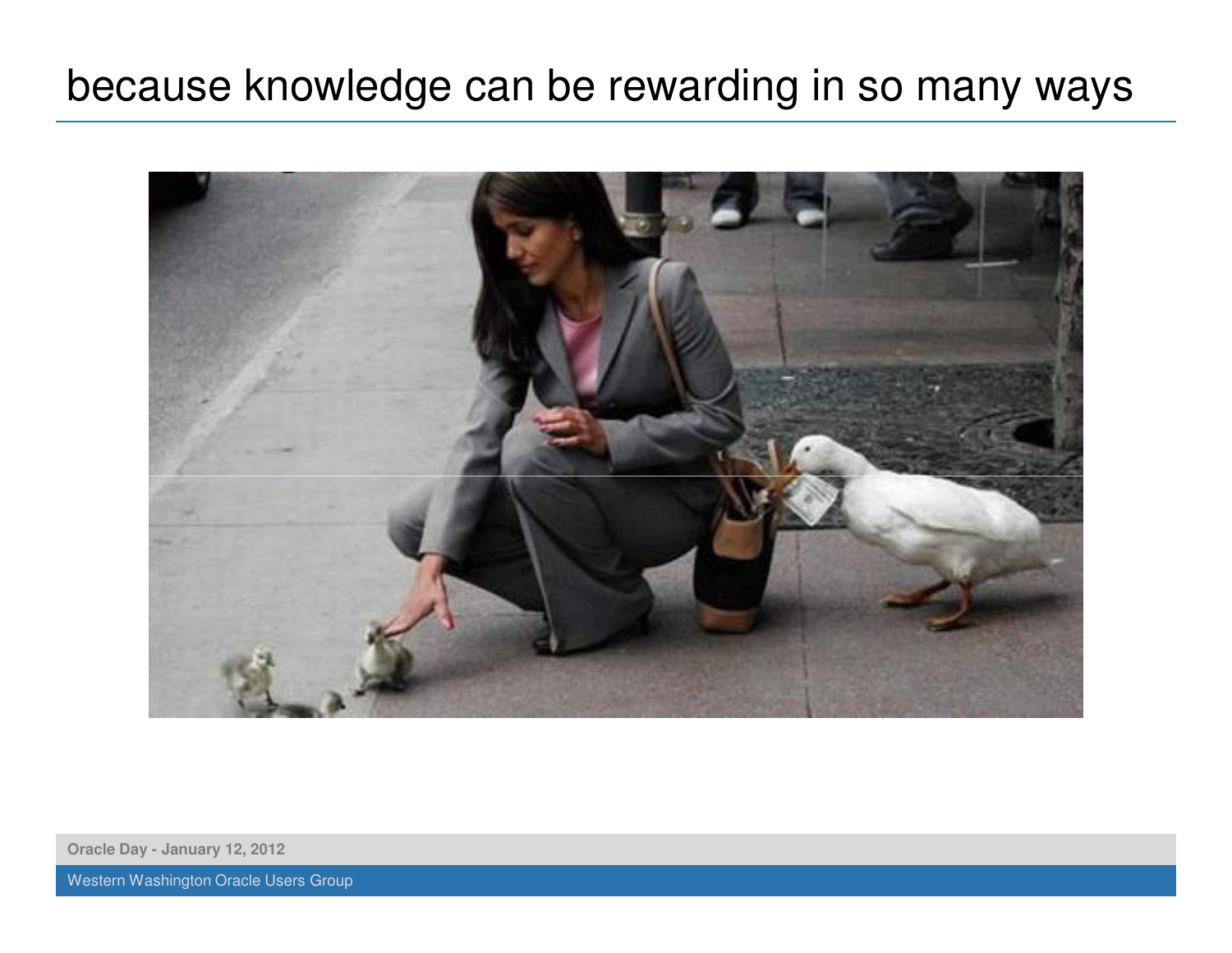# **WWOUG.ORG**

**Oracle Day - January 12, 2012**